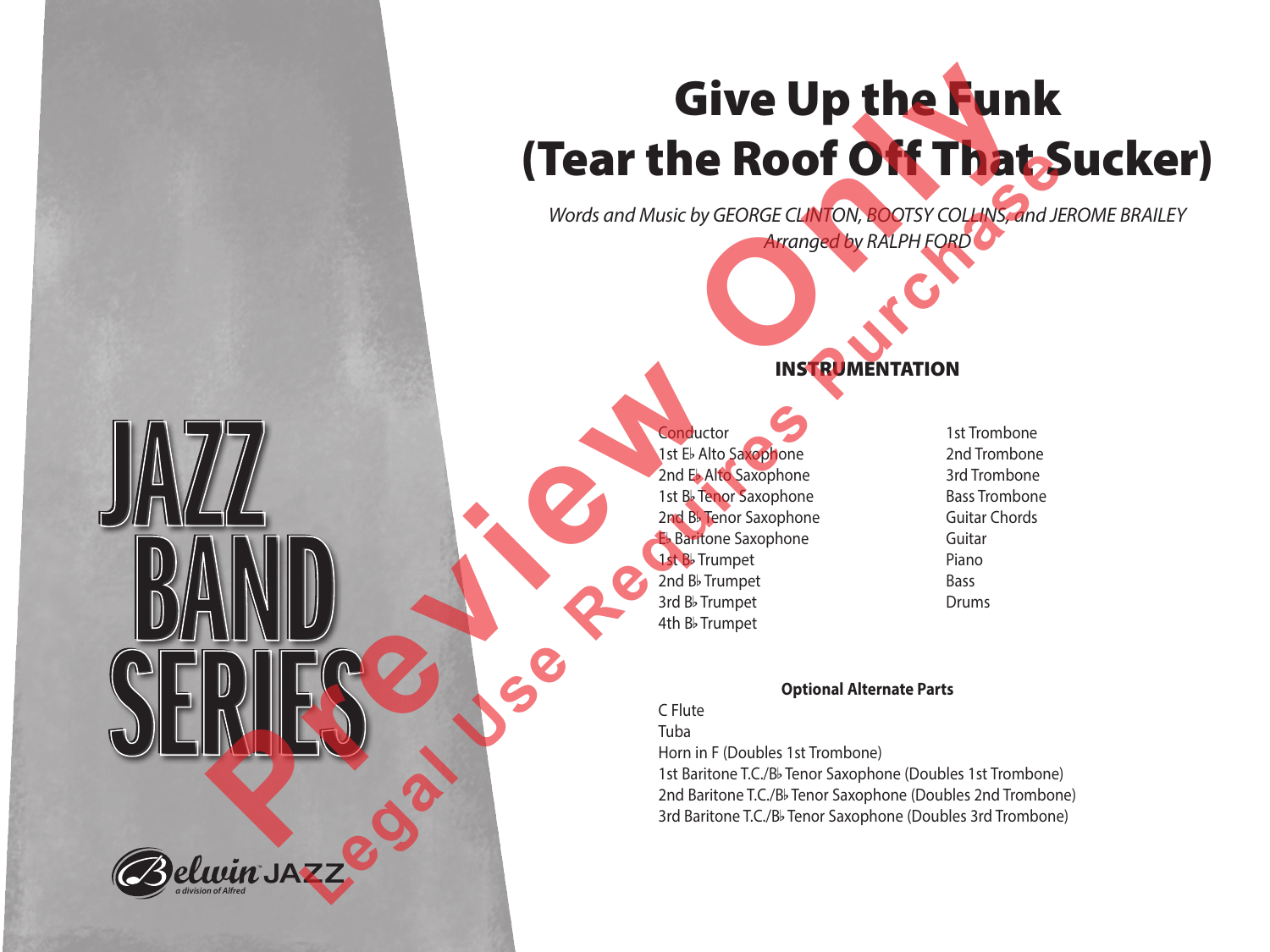## **NOTES TO THE CONDUCTOR**

*Give Up the Funk* is a is a timeless pop funk-style tune. In considering where to use this chart in your concert programming, I recommend it as a solo showcase/breakdown and jam to close your show, or perhaps to use as an encore; either way, it will be a hit. Additionally, this chart may also be performed with reduced winds instrumentation as indicated on the score. I do recommend that you use the bari sax part if possible.

Stylistically, it is very important to correctly interpret all articulation markings accurately within the "funk" style. Short notes should be performed very short, and rhythmically precise—but never rushed. The solo section at measure 33 may be opened up for as many soloists as desired. Use your own musical intuition in cueing the background parts during the solo section, perhaps having the trumpets play every other time, instead of each time through the section for a color contrast. NOTES TO THE CONDUCTOR<br>
Electron conduction and pier to class part dense of the distribution and pier to class a master of the distribution and pier to class a master of the distribution and pier to class a master of the p **NOTES TO THE CONDUCTOR**<br>
Londing where the use this distribution and the considered winds in the specifical Use performed with reduced winds instrumentation as indicated on pray and the performed with reduced winds instru

Measure 50 provides a "break-down" section that can most certainly be opened up for additional grooves as needed. For example, an open drum solo, or bass/drum combined solo feature, extending the groove under the piano so that he or she may solo for additional measures, and then continue to add layers of horns until it comes back together in measure 66. Be creative!

It is my hope that you, your students, and your audiences enjoy this arrangement

Enjoy!

—Ralph Ford



Ralph Ford is an accomplished composer/arranger and is an indemand conductor and educator. He is currently band director at Troy University (AL), having been a member of its music faculty since receiving a bachelor's degree in degree from Troy.

Ralph Ford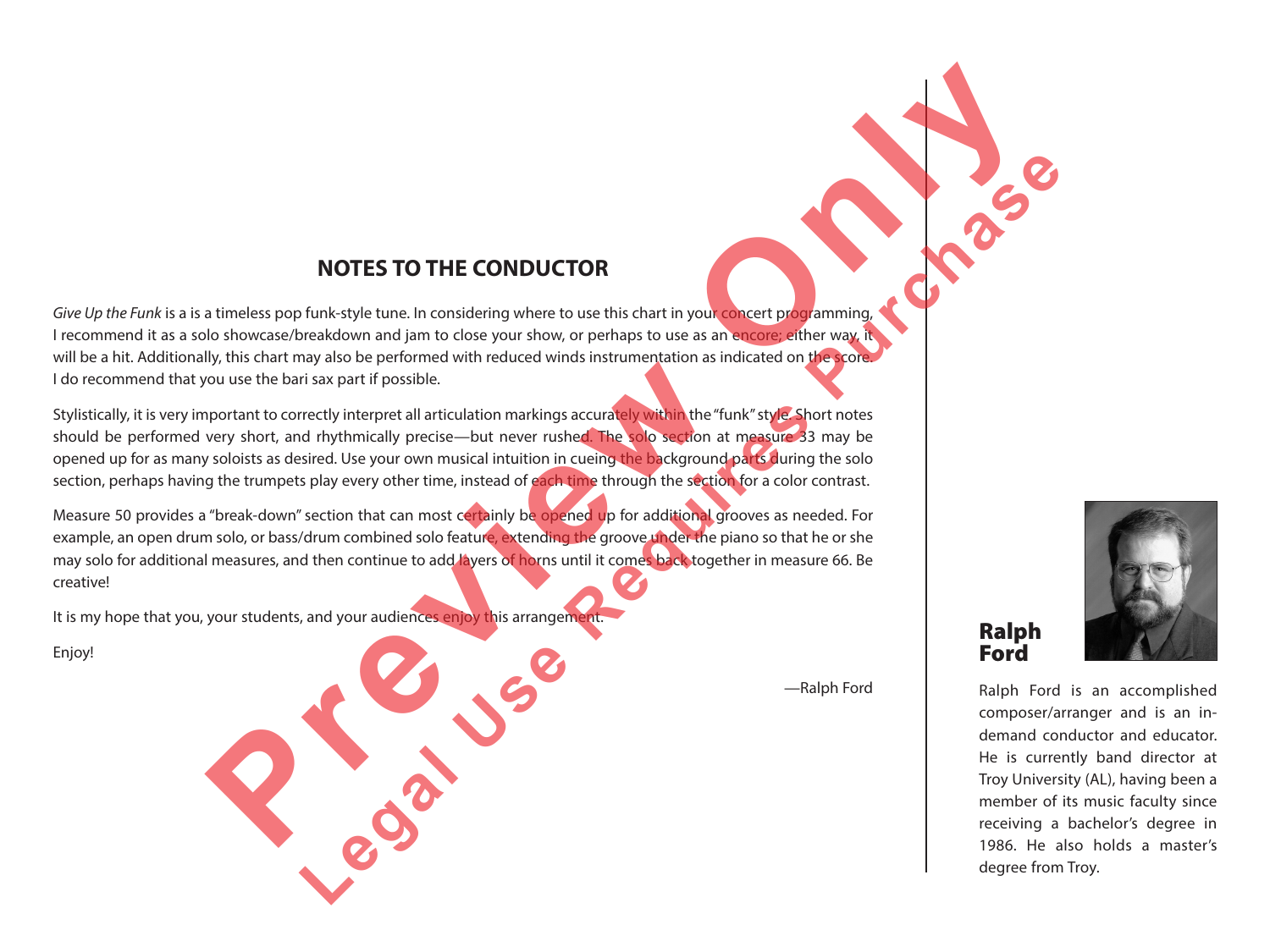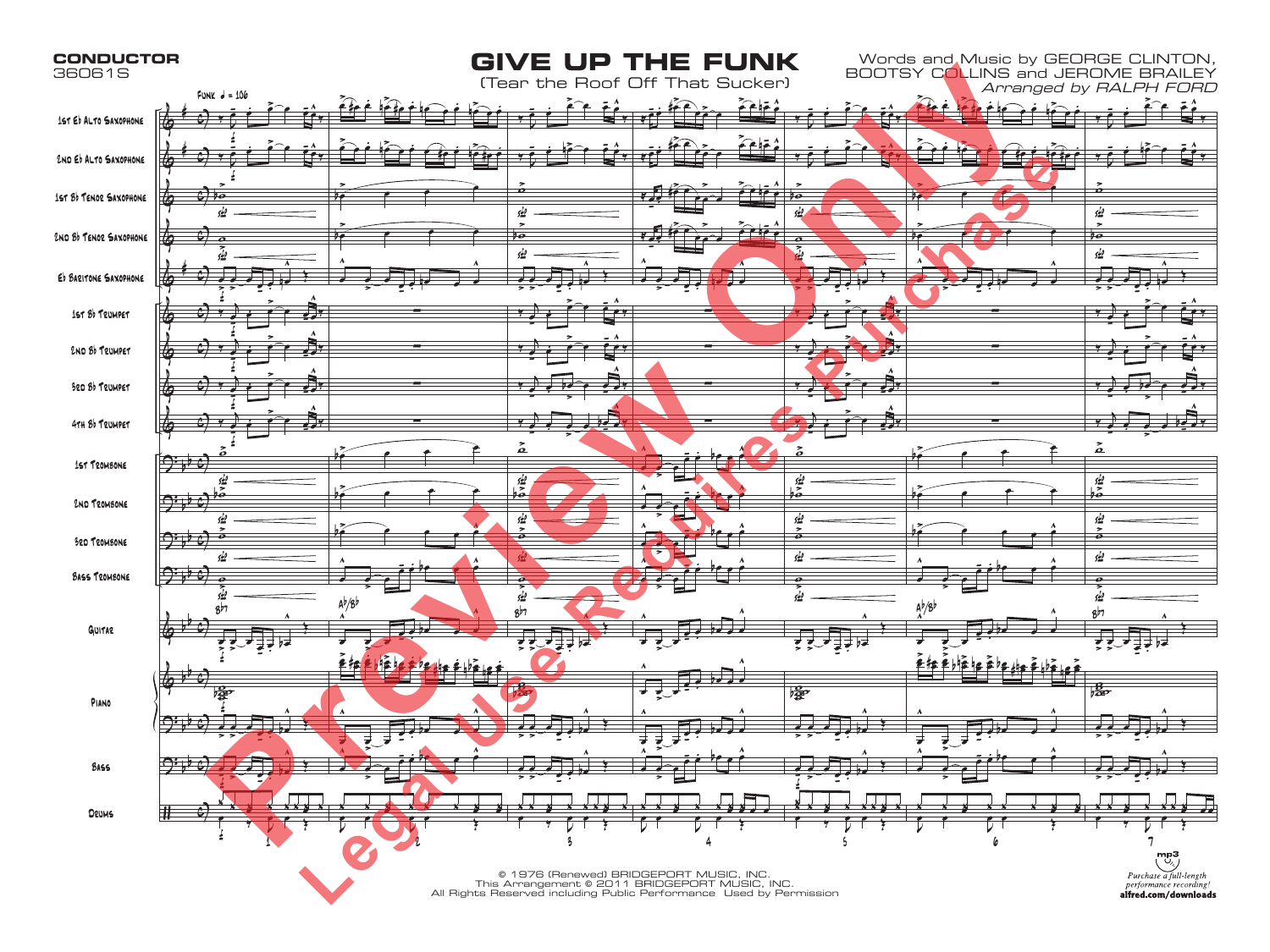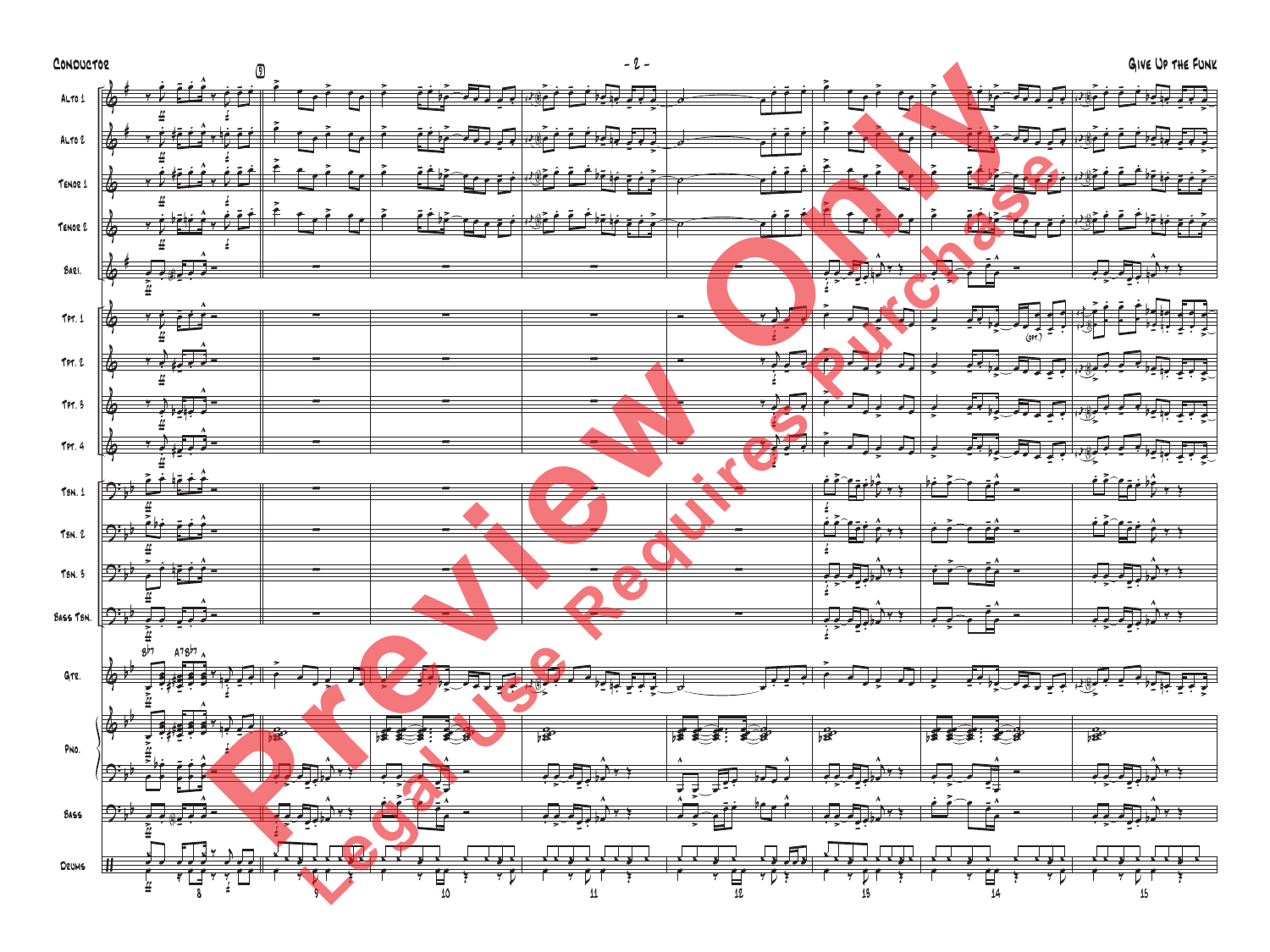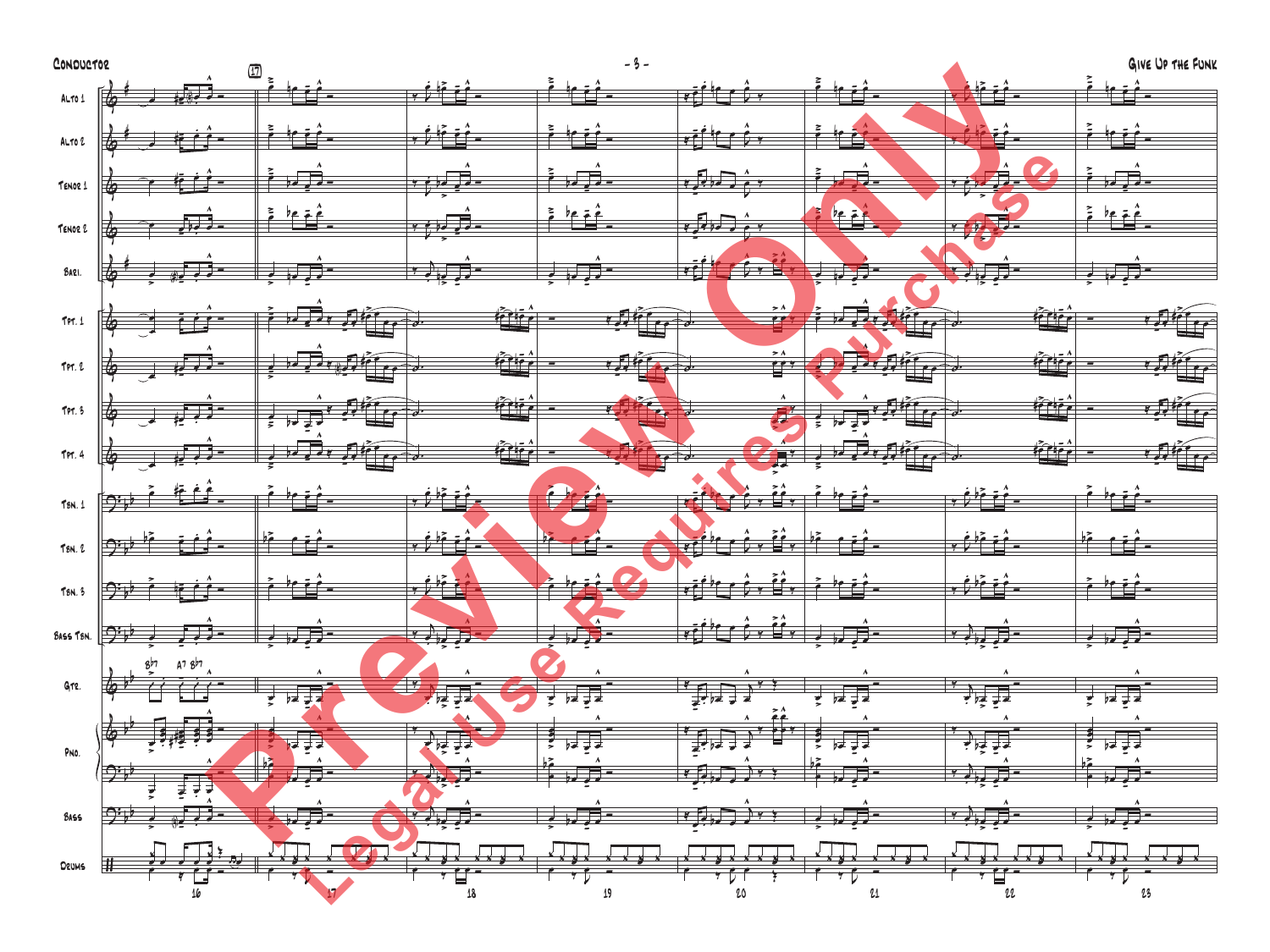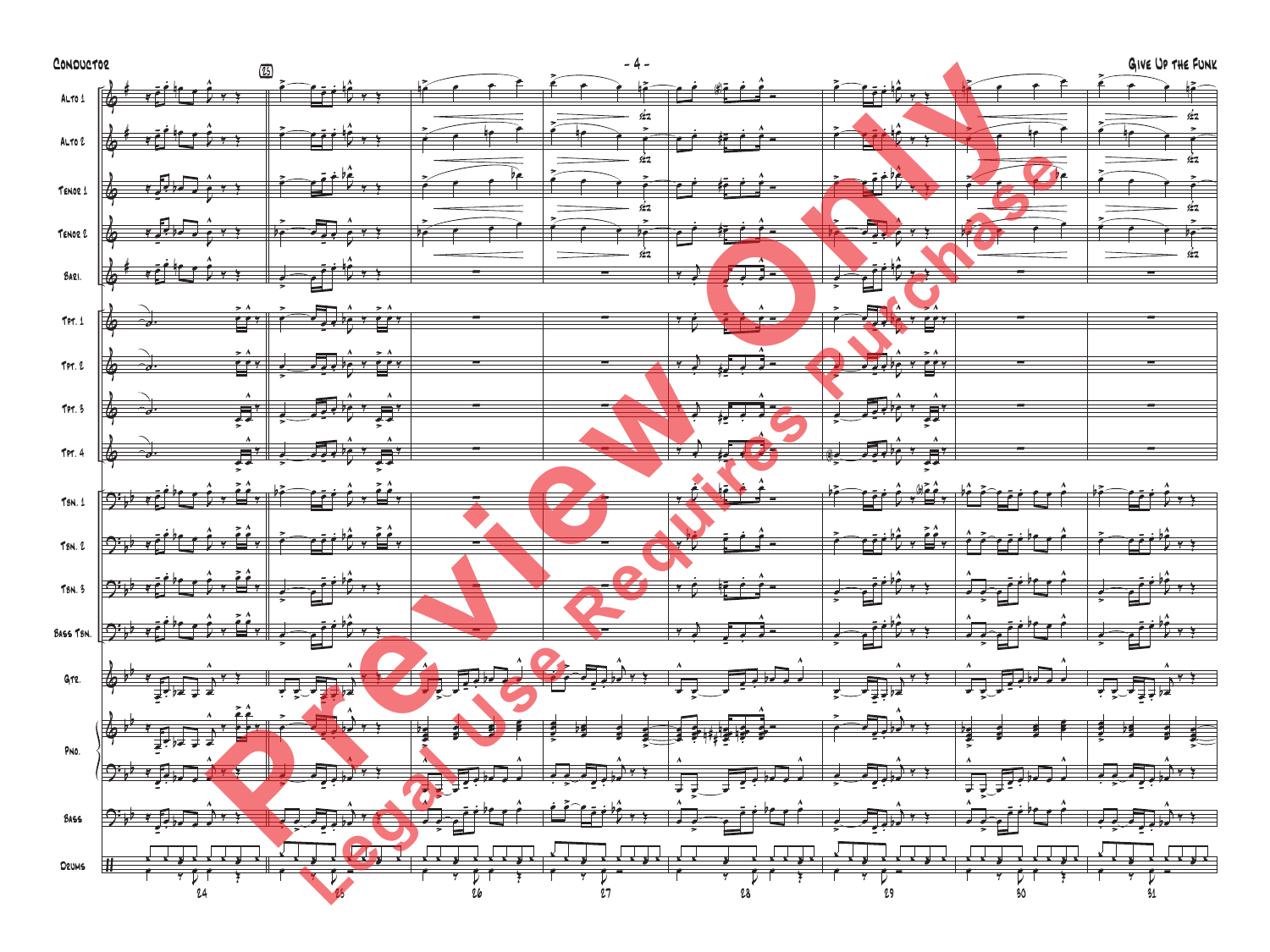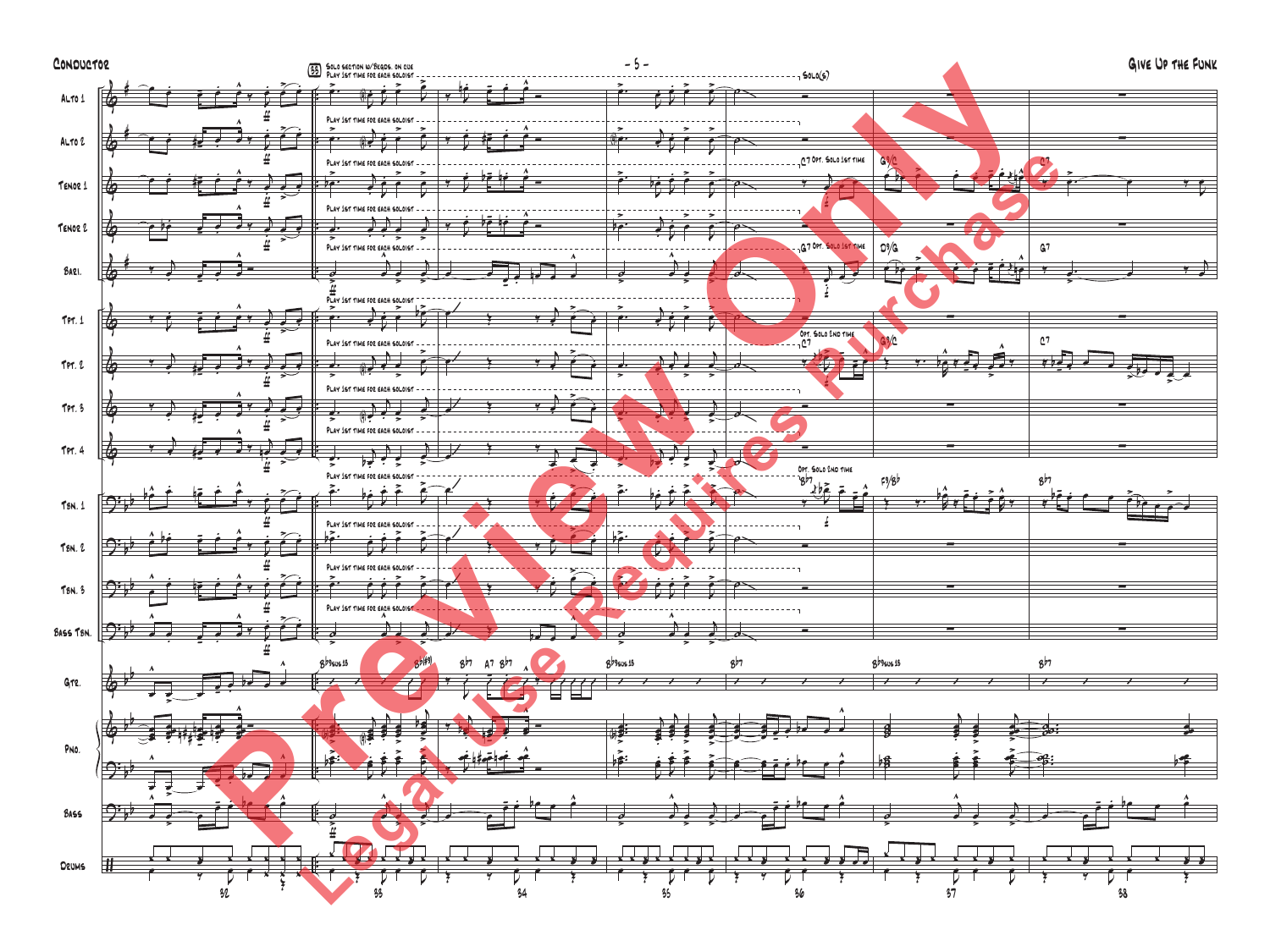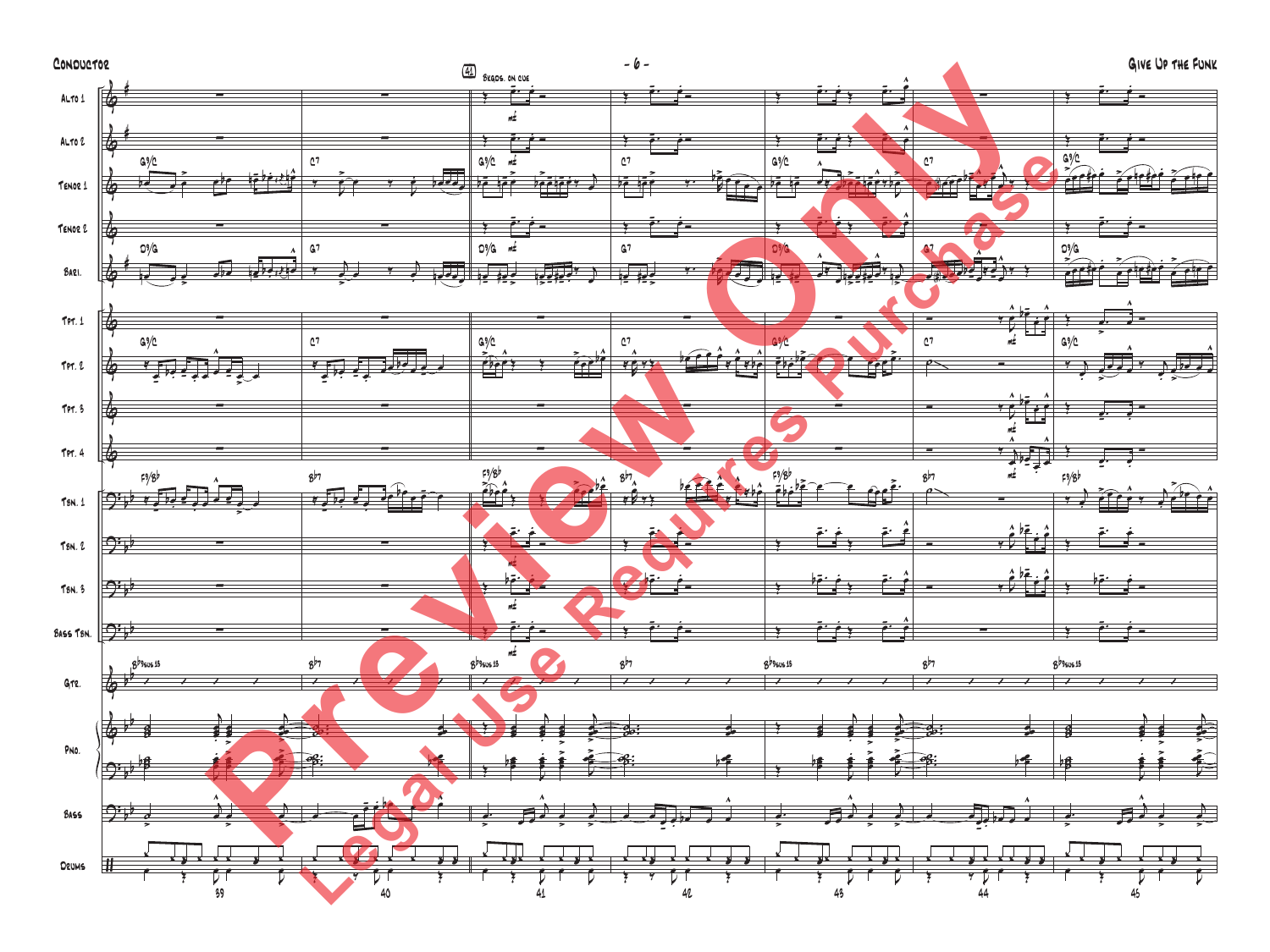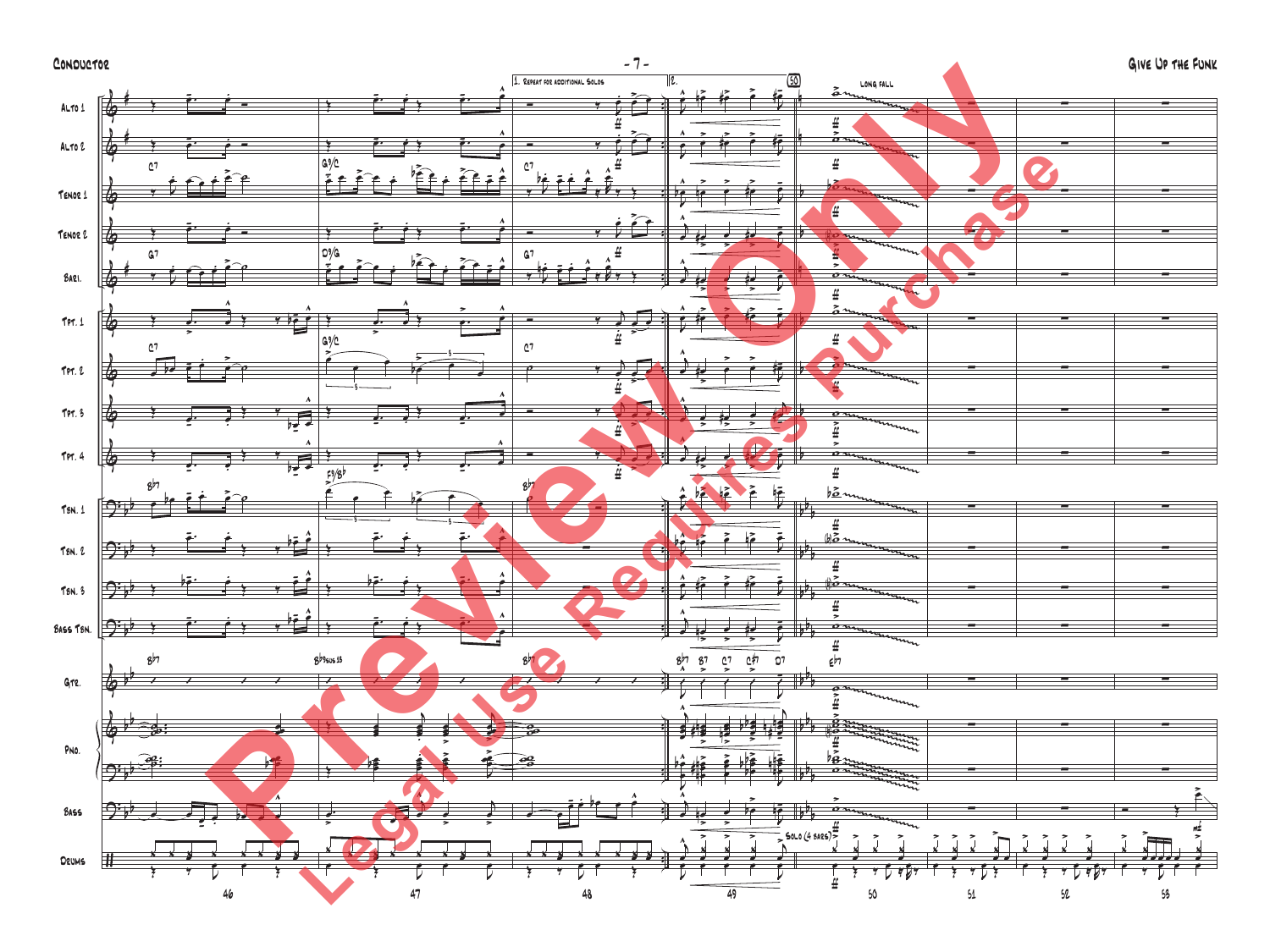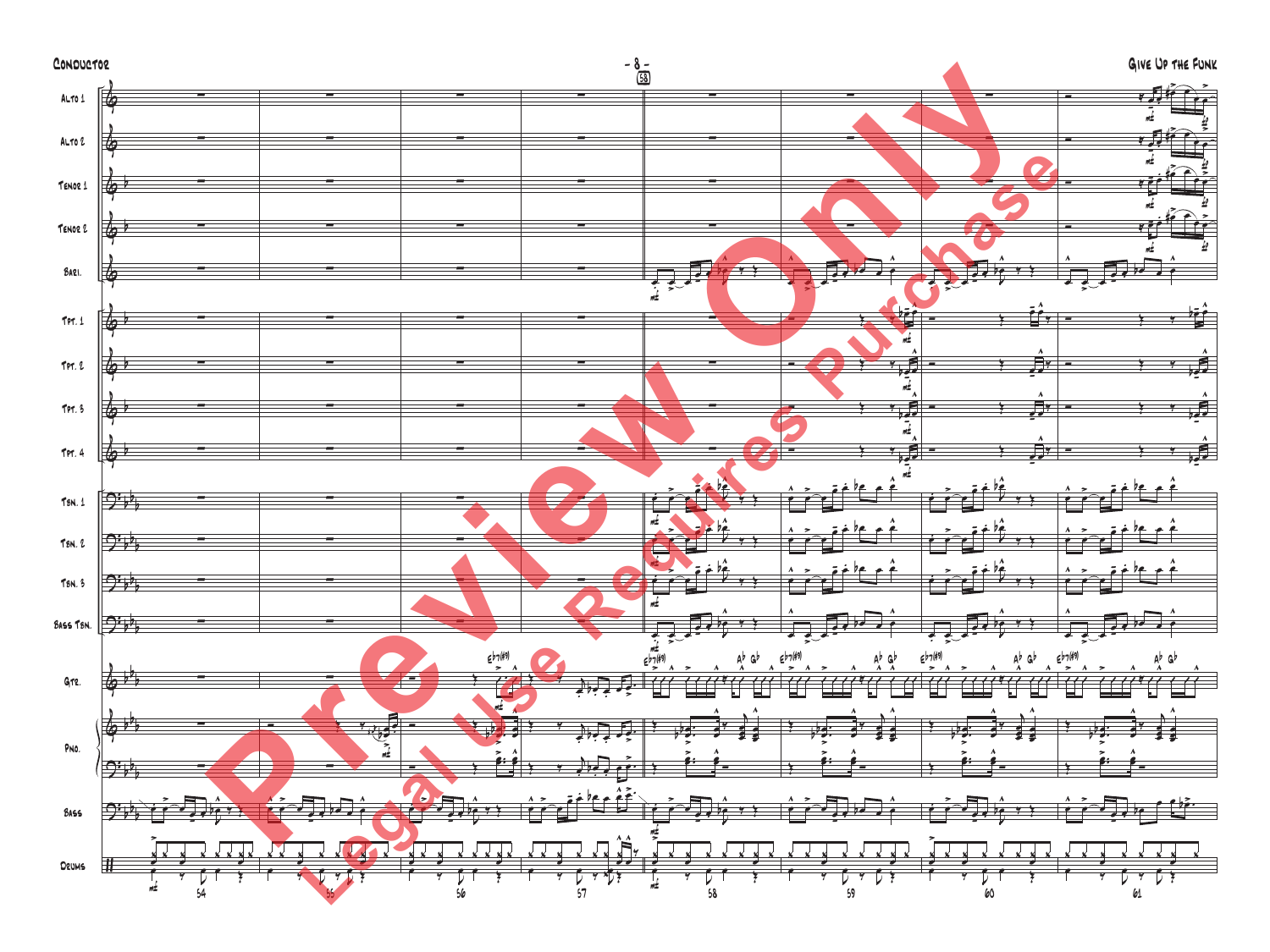